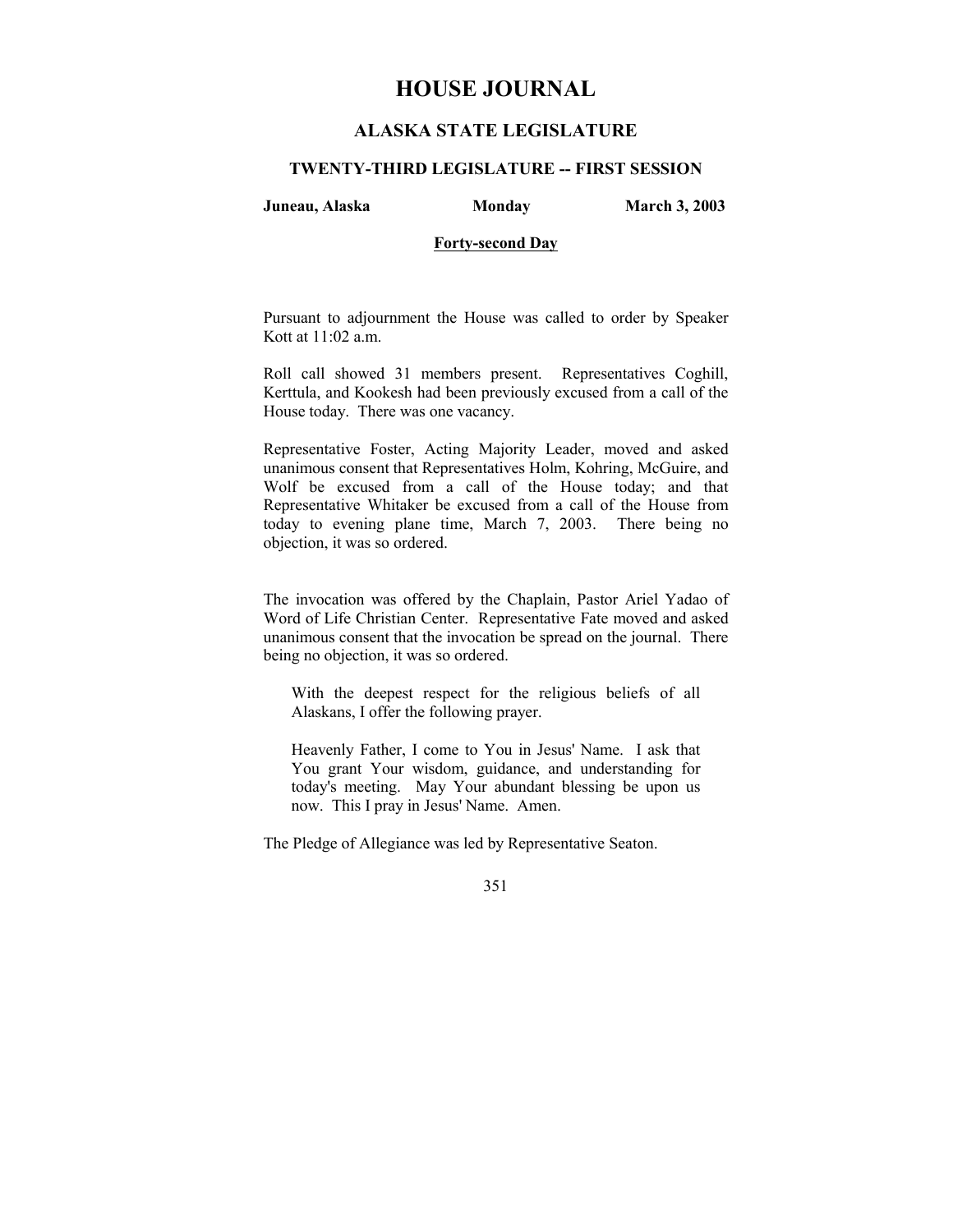## **CERTIFICATION OF THE JOURNAL**

Representative Foster moved and asked unanimous consent that the journal for the 39th, 40th, and 41st legislative days be approved as certified by the Chief Clerk. There being no objection, it was so ordered.

### **MESSAGES FROM THE SENATE**

A message dated February 28, 2003, was read stating the Senate has accepted the House invitation to meet in joint session at noon, March 4, 2003, for limited confirmation of the Governor's appointees.

A message dated February 28, 2003, was read stating the Senate has accepted the House invitation to meet in joint session at 7:00 p.m., March 5, 2003, to hear the Governor's Budget Address.

### **REPORTS OF STANDING COMMITTEES**

The Labor & Commerce Committee has reviewed the qualifications of the following and recommends the appointments be forwarded to a joint session for consideration:

> Dan F. Kennedy Laura Welles

as members of the Alaska State Board of Public Accountancy.

### Michael W. Gordon

as a member of the Alcoholic Beverage Control Board.

## Robert E. Gilfilian Kimberly Mills

as members of the State Board of Registration for Architects, Engineers, and Land Surveyors.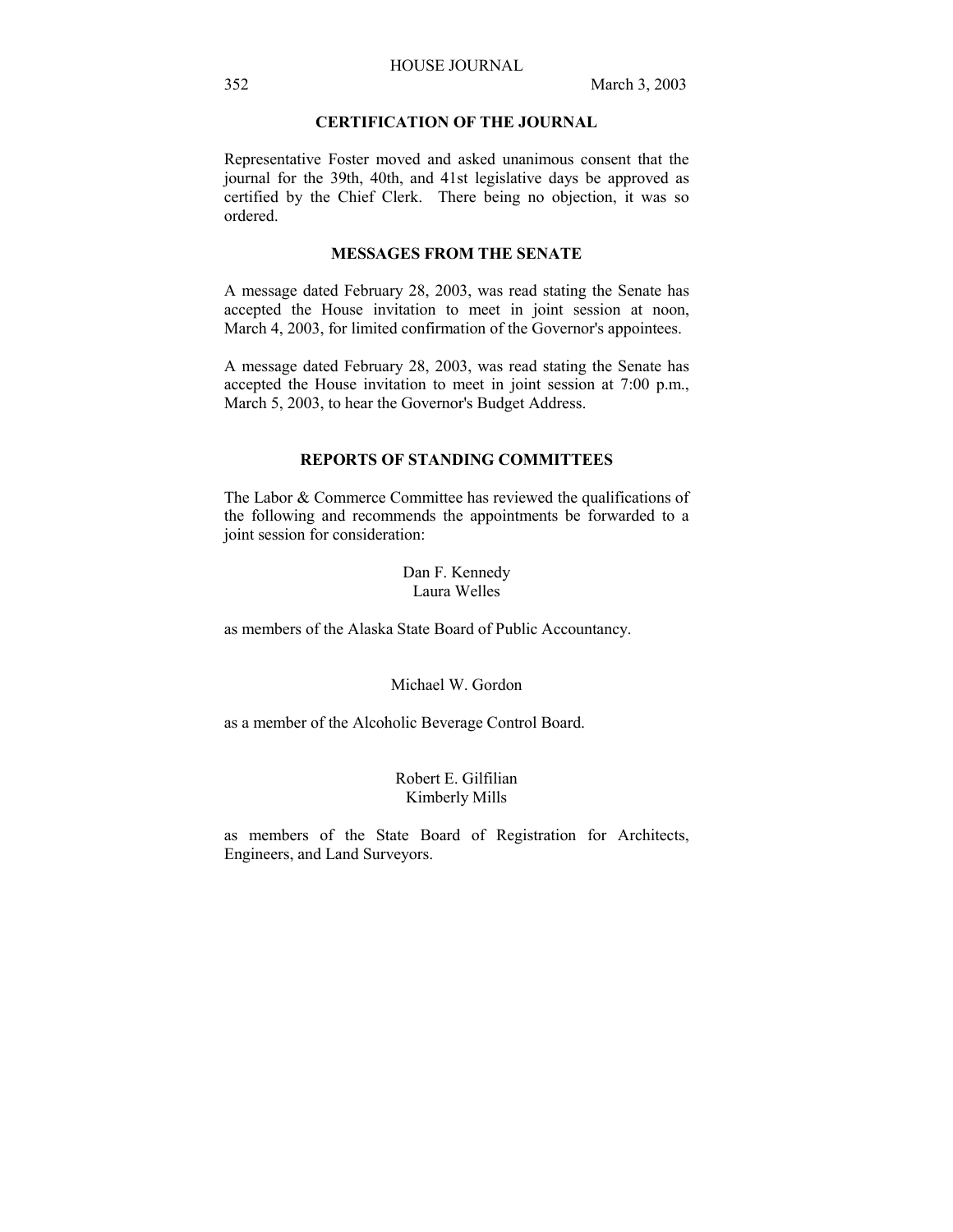Diana L. Straub

as a member of the Board of Barbers and Hairdressers.

Sean C. Siegel

as a member of the Board of Chiropractic Examiners.

Dr. David L. Eichler Dr. Robert E. Warren

as members of the Board of Dental Examiners.

Roberta Rawcliffe

as a member of the Board of Dispensing Opticians.

Captain David A. Anderson Robert J. Arts Les Cronk

as members of the Board of Marine Pilots.

Dr. G. Bert Flaming Debra I. Joslin Dr. John Troxel

as members of the State Medical Board.

Mila Cosgrove

as a member of the Board of Certified Direct-Entry Midwives.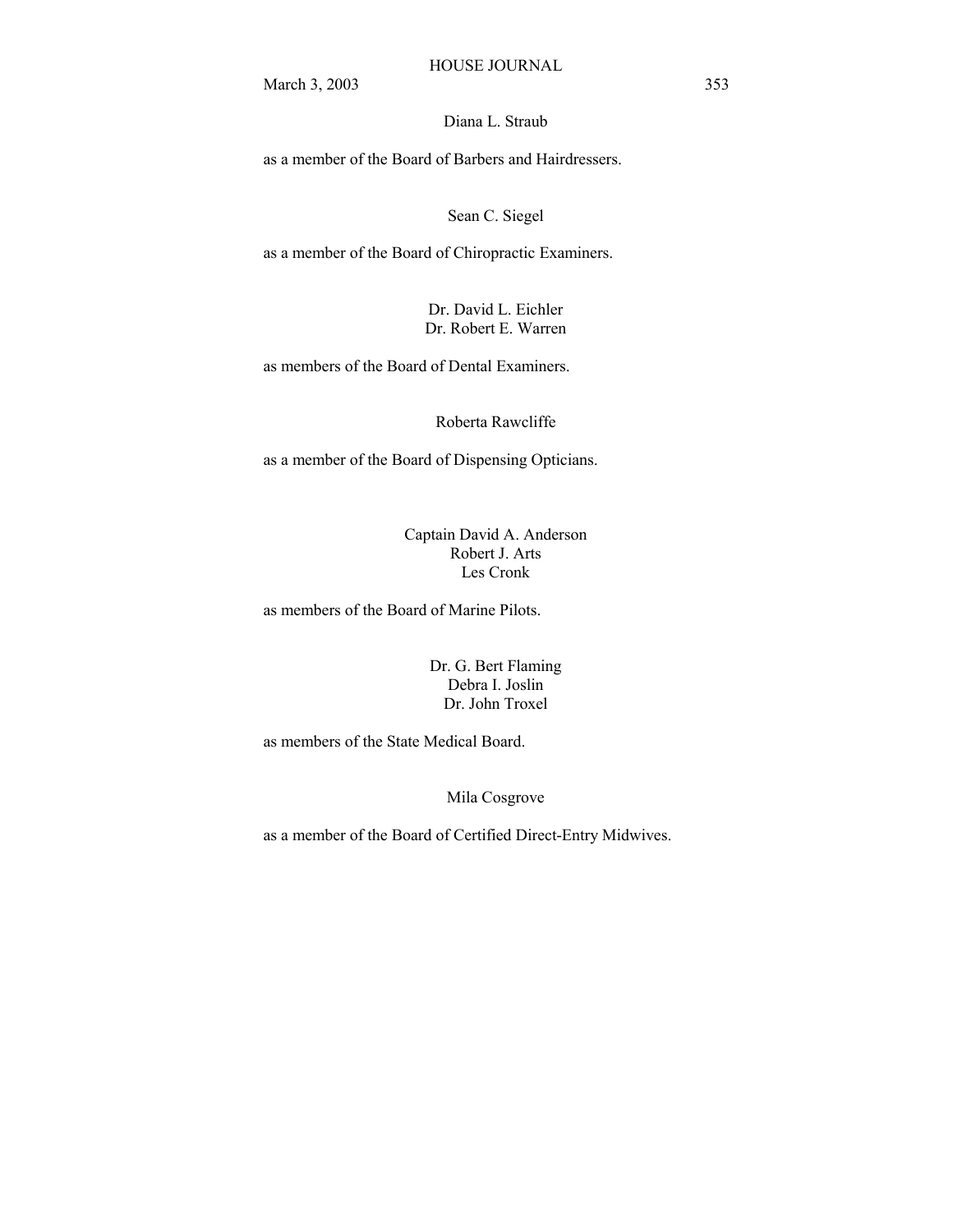## Thomas N. Carter Dr. John C. Cobbett

as members of the Board of Examiners in Optometry.

### Mary Ann Paul

as a member of the State Physical Therapy and Occupational Therapy Board.

## Stephanie I. Friese Anne L. Henry

as members of the Board of Professional Counselors.

Steve MacSwain

as a member of the Board of Certified Real Estate Appraisers.

Dr. Timothy L. Bowser Dr. James L. Morris

as members of the Board of Veterinary Examiners.

Sally Ann Carey Curtis Hall Royce R. Rock Dale R. Walaszek

as members of the Alaska Workers' Compensation Board.

The reports were signed by Representative Anderson Chair; and Representatives Dahlstrom, Crawford, Guttenberg, and Rokeberg.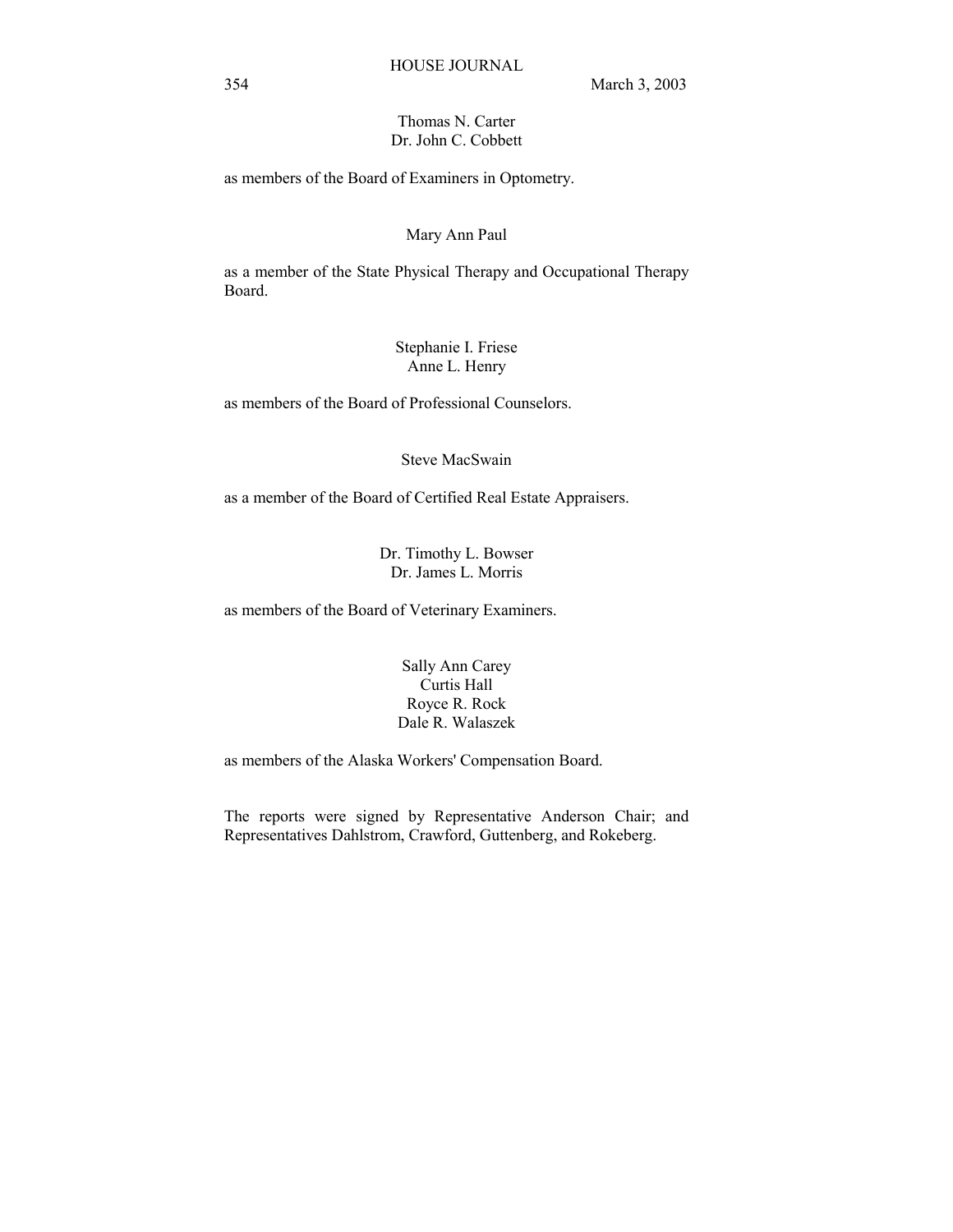The Resources Committee has reviewed the qualifications of the following and recommends the appointment be forwarded to a joint session for consideration:

### Tom Irwin

as Commissioner of the Department of Natural Resources.

The report was signed by Representative Fate, Co-chair; and Representatives Heinze, Guttenberg, Wolf, and Masek.

#### **HB 16**

The Resources Committee has considered:

## HOUSE BILL NO. 16

"An Act amending the standards applicable to determining whether, for purposes of the Alaska Stranded Gas Development Act, a proposed new investment constitutes a qualified project, and repealing the deadline for applications relating to the development of contracts for payments in lieu of taxes and for royalty adjustments that may be submitted for consideration under that Act; and providing for an effective date."

and recommends it be replaced with:

### CS FOR HOUSE BILL NO. 16(RES)

"An Act amending, for purposes of the Alaska Stranded Gas Development Act, the standards applicable to determining whether a proposed new investment constitutes a qualified project, the standards used to determine whether a person or group qualifies as a project sponsor or project sponsor group, and the deadline for applications relating to the development of contracts for payments in lieu of taxes and for royalty adjustments that may be submitted for consideration, and modifying the conditions bearing on the use of independent contractors to evaluate applications or to develop contract terms; and providing for an effective date."

The report was signed by Representative Fate, Co-chair, with the following individual recommendations: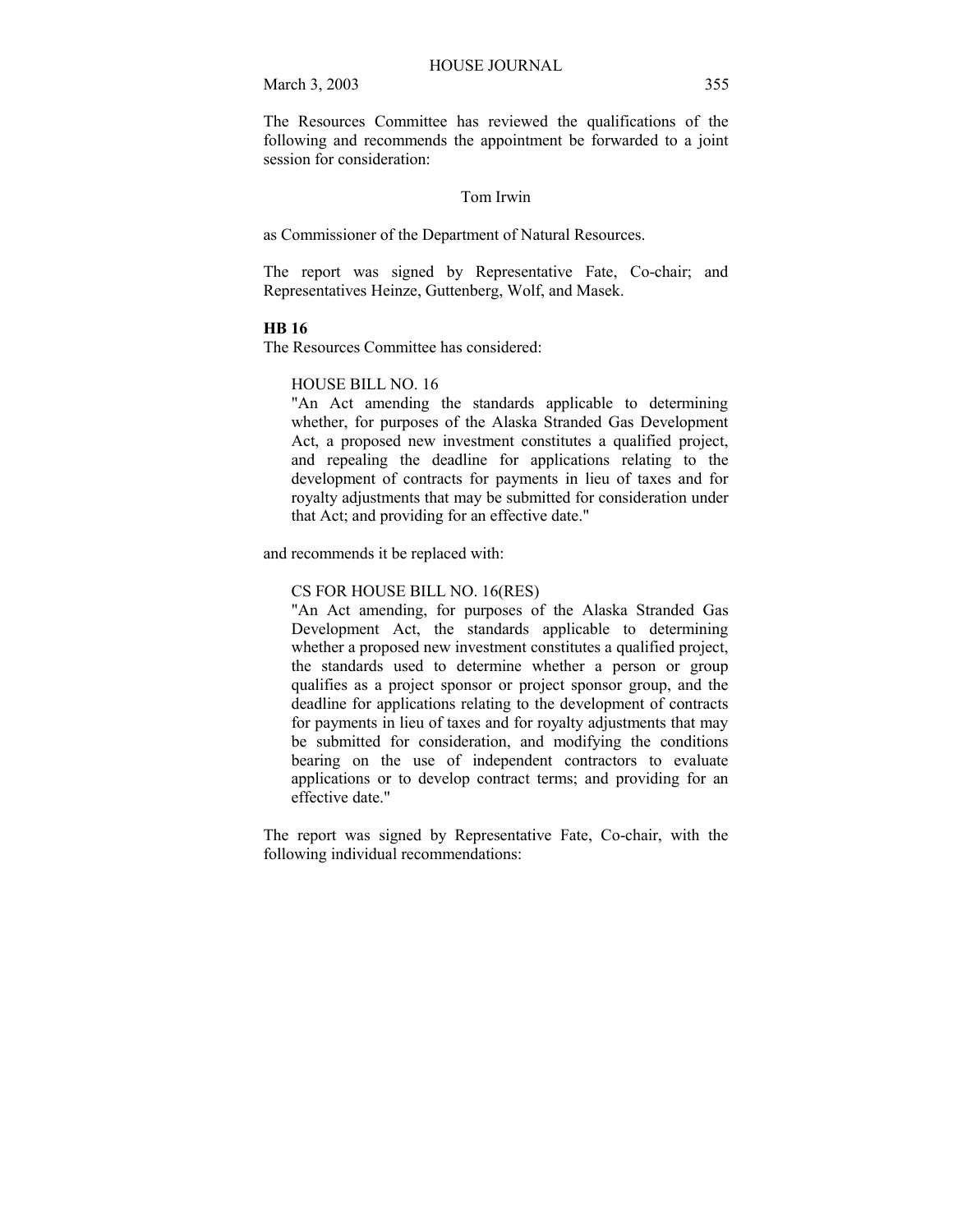356 March 3, 2003

Do pass (5): Heinze, Masek, Wolf, Guttenberg, Fate

The following fiscal note(s) apply to CSHB 16(RES):

- 1. Zero, Dept. of Community & Economic Development
- 2. Fiscal, Dept. of Natural Resources
- 3. Fiscal, Dept. of Revenue

HB 16 was referred to the Finance Committee.

### **HB 23**

The Judiciary Committee has considered:

HOUSE BILL NO. 23 "An Act relating to court-ordered restitution and compensation following a criminal conviction."

and recommends it be replaced with:

CS FOR HOUSE BILL NO. 23(JUD) (same title)

The report was signed by Representative McGuire, Chair, with the following individual recommendations:

Do pass (4): Gara, Gruenberg, Anderson, McGuire

The following fiscal note(s) apply to CSHB 23(JUD):

1. Indeterminate, Dept. of Administration

HB 23 was referred to the Rules Committee for placement on the calendar.

## **REPORTS OF SPECIAL COMMITTEES**

### **HB 113**

The House Special Committee on Oil & Gas has considered: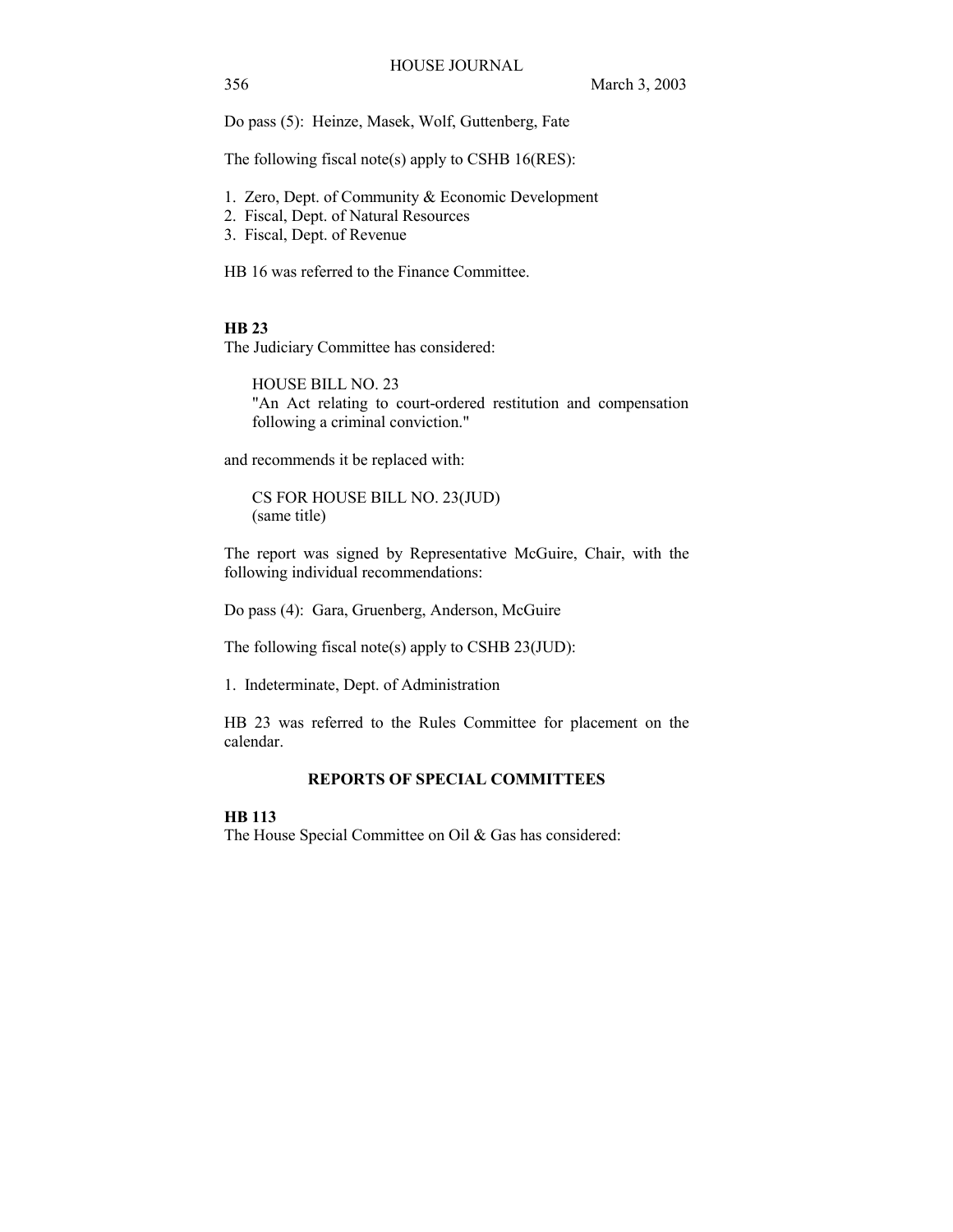HOUSE BILL NO. 113

"An Act extending the renewal period for oil discharge prevention and contingency plans; and providing for an effective date."

and recommends it be replaced with:

CS FOR HOUSE BILL NO. 113(O&G)

"An Act extending the renewal period and expiration date for oil discharge prevention and contingency plans; and providing for an effective date."

The report was signed by Representative Kohring, Chair, with the following individual recommendations:

Do pass (5): McGuire, Rokeberg, Fate, Crawford, Kohring

The following fiscal note(s) apply to CSHB  $113(O&G)$ :

- 1. Zero, Dept. of Environmental Conservation
- 2. Zero, Dept. of Law

HB 113 was referred to the Resources Committee.

## **HB 118**

The House Special Committee on Fisheries has considered:

HOUSE BILL NO. 118

"An Act relating to the transportation and sale of certain commercially caught fish by an agent of a commercial fishing permit holder and to the sale of fish; and providing for an effective date."

and recommends it be replaced with:

CS FOR HOUSE BILL NO. 118(FSH) (same title)

The report was signed by Representative Seaton, Chair, with the following individual recommendations: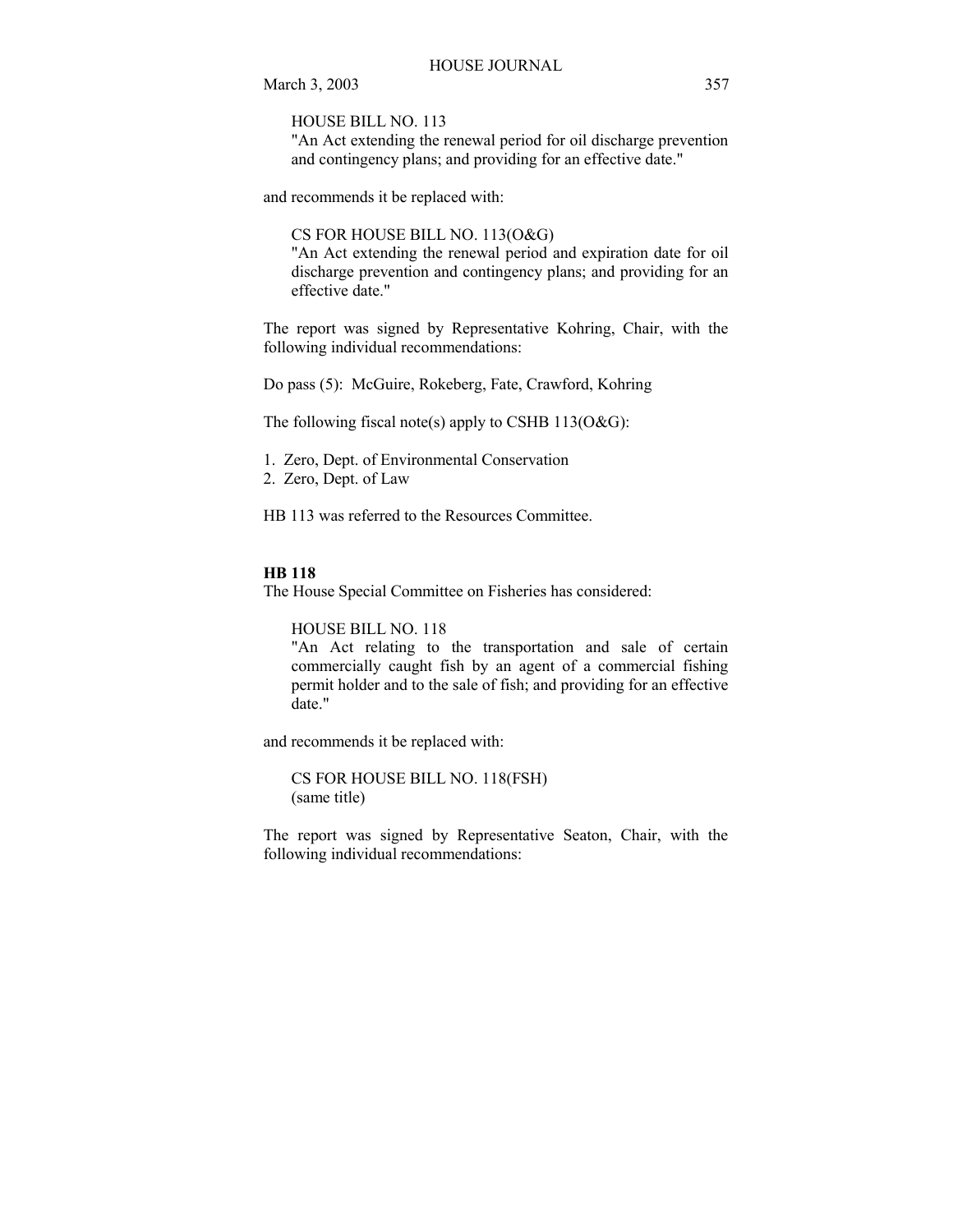Do pass (4): Heinze, Wilson, Guttenberg, Seaton

No recommendation (2): Berkowitz, Samuels

The following fiscal note(s) apply to CSHB 118(FSH):

- 1. Zero, Dept. of Fish & Game
- 2. Indeterminate, Dept. of Law

HB 118 was referred to the Resources Committee.

## **INTRODUCTION OF CITATIONS**

The following citations were introduced and referred to the Rules Committee for placement on the calendar:

Honoring - Resource Center for Parents and Children, 30th Anniversary By Representative Guttenberg

In Memoriam - Anna LaVerne Griffin By Senators Green, Ogan

## **INTRODUCTION, FIRST READING, AND REFERENCE OF HOUSE BILLS**

### **HB 142**

HOUSE BILL NO. 142 by Representative Heinze, entitled:

"An Act relating to provider responsibility for ocular postoperative care; and providing for an effective date."

was read the first time and referred to the Health, Education & Social Services and Finance Committees.

### **HB 143**

HOUSE BILL NO. 143 by Representative Heinze, entitled: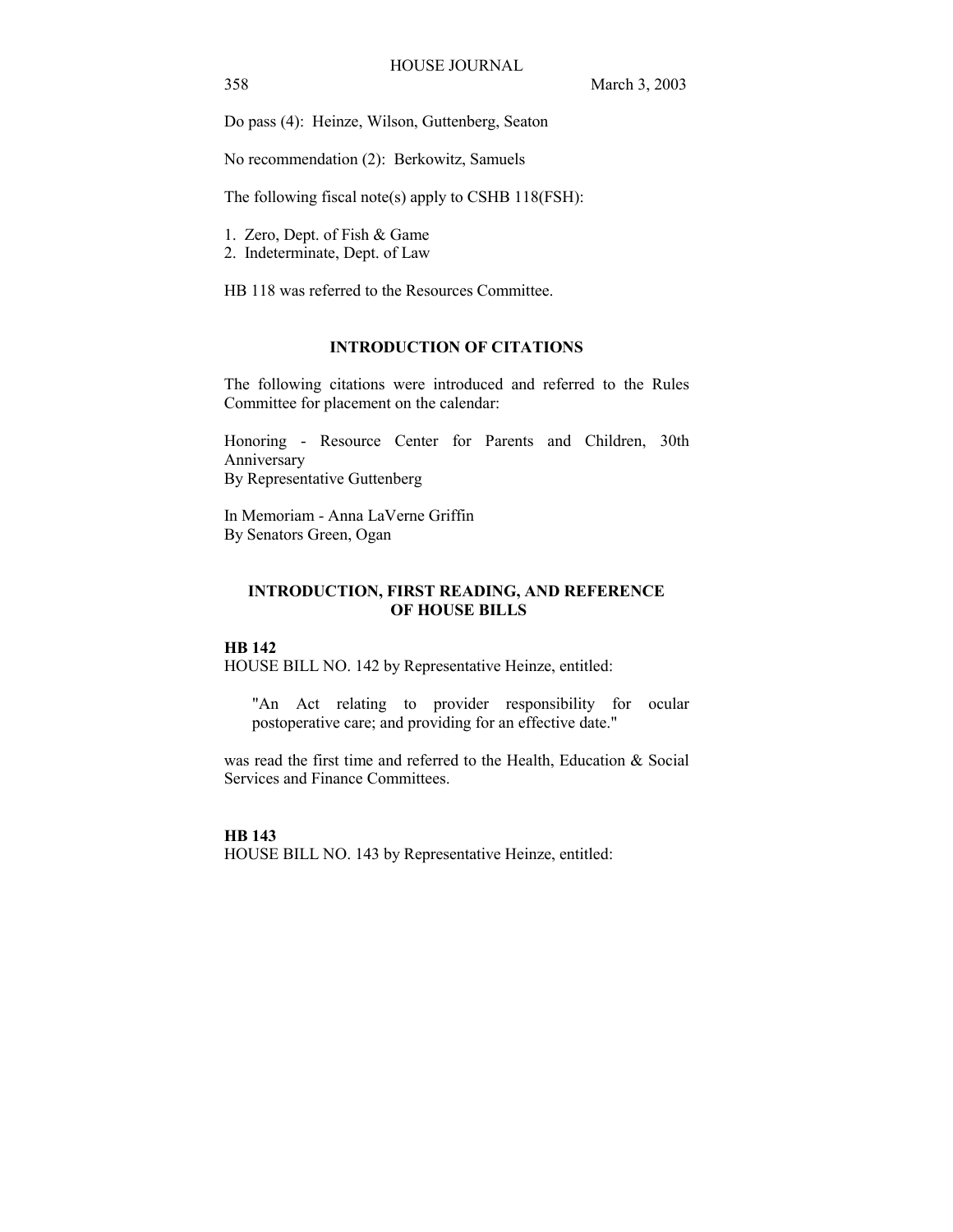"An Act relating to permanent fund dividend program notice requirements and to the ineligibility for permanent fund dividends of certain persons sentenced for driving while under the influence of an alcoholic beverage, inhalant, or controlled substance, or for refusal to submit to a chemical test."

was read the first time and referred to the Judiciary and Finance Committees.

## **HB 144**

HOUSE BILL NO. 144 by Representative Heinze, entitled:

"An Act relating to permanent fund dividend program notice requirements and to the ineligibility for permanent fund dividends of certain persons sentenced for crimes involving mandatory motor vehicle liability insurance."

was read the first time and referred to the Judiciary and Finance Committees.

#### **HB 145**

HOUSE BILL NO. 145 by the House Rules Committee by request of the Governor, entitled:

"An Act relating to public interest litigants and to attorney fees; and amending Rule 82, Alaska Rules of Civil Procedure."

was read the first time and referred to the Judiciary and Finance Committees.

The following fiscal note(s) apply:

- 1. Zero, Dept. of Law
- 2. Indeterminate, Dept. of Administration

The Governor's transmittal letter dated February 28, 2003, follows: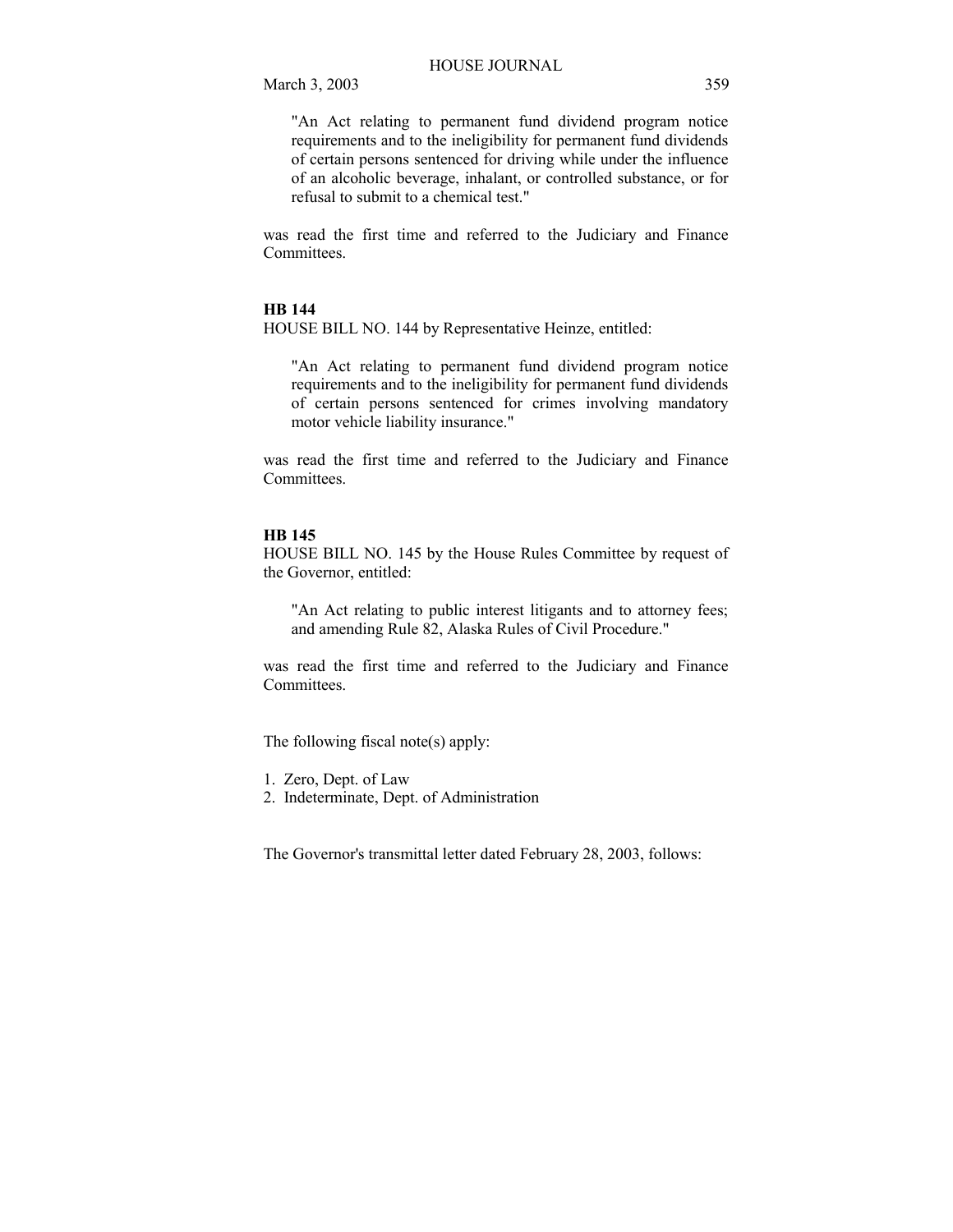#### "Dear Speaker Kott:

Under the authority of art. III, sec. 18, of the Alaska Constitution, I am transmitting a bill that would change the Alaska Rules of Civil Procedure as they apply to the award of attorney's fees. First, the bill provides for specific rules that govern the award of attorney's fees to or against certain public interest litigants. The bill does so by specifically requiring that any award of attorney's fees to or against public interest litigants for cases contesting decisions by the Department of Environmental Conservation, the Department of Fish and Game, or the Department of Natural Resources making a coastal consistency determination, adopting regulations, or in which the public had an opportunity to comment to the agency and seek administrative review before the agency, be governed by Alaska Rule of Civil Procedure 82 (Rule 82). The bill would then amend Rule 82 to require that attorney's fees be awarded to or against a public interest litigant in those situations in the same manner as attorney's fees are awarded to or against non-public interest litigants under Rule 82(b). Second, the bill provides, for all litigants, that in the absence of exceptional circumstances, courts may award increased fees only for issues upon which a party prevailed.

Under Rule 82, attorney's fees are awarded to the prevailing party. By rule, the attorney's fee awards are limited to a specified percentage of the actual fees, with the precise percentage dependent upon a number of factors, including whether the case is contested or goes to trial, and whether or not a money judgment is received. The complexity of the case and length of trial are among a list of other factors that may be used by the court to vary the size of the award. Upon consideration of a variety of factors, a court may apportion fees based upon the issues and whether a party prevailed. In contrast, current Alaska case law creates an exception to Rule 82 by which, in most circumstances, public interest litigants who prevail receive full attorney's fees, with no apportionment by issue, but are not liable for an opposing party's fees if the public interest litigant loses the case.

The attorney's fee exception for public interest litigants creates several undesirable incentives when decisions of the state are called into question. First, those seeking to preserve an action of the state have an incentive to avoid litigation because of the possibility of full attorney's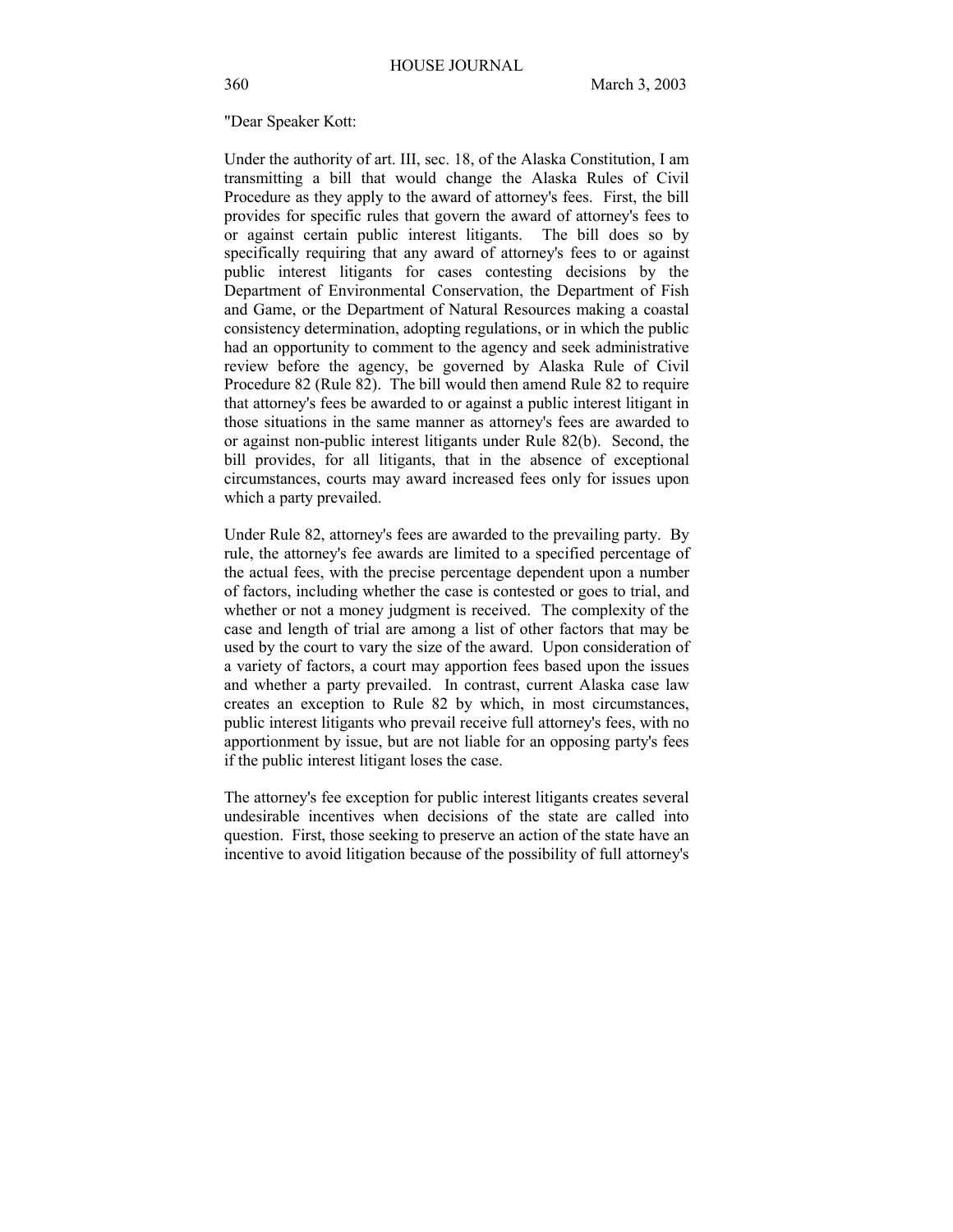fees being awarded against them. This is compounded by the fact that those seeking to overturn actions of the state have an affirmative incentive to take a chance on doubtful claims because they may win and earn large rewards in the form of full fees, without the counterbalancing risk of even partial fees being awarded against them. This is of particular concern in the area of resource development where well-financed groups have sought to use litigation to impede the state's efforts to proceed with the orderly development of its resources.

This bill would redress this imbalance in the narrow group of cases involving the resource agencies.

I urge your prompt consideration and passage of this bill.

Sincerely,  $\sqrt{s}$ Frank H. Murkowski Governor"

## **CONSIDERATION OF THE DAILY CALENDAR**

## **SECOND READING OF HOUSE BILLS**

### **HB 52**

The following was read the second time:

HOUSE BILL NO. 52

"An Act relating to the forfeiture of property used to possess or distribute child pornography, to commit indecent viewing or photography, to commit a sex offense, or to solicit the commission of, attempt to commit, or conspire to commit possession or distribution of child pornography, indecent viewing or photography, or a sexual offense."

with the: Journal Page

| STA RPT 6DP 1AM            | 181 |
|----------------------------|-----|
| FN1: ZERO(ADM)             | 182 |
| FN2: ZERO(DPS)             | 182 |
| <b>JUD RPT CS(JUD) 7DP</b> | 266 |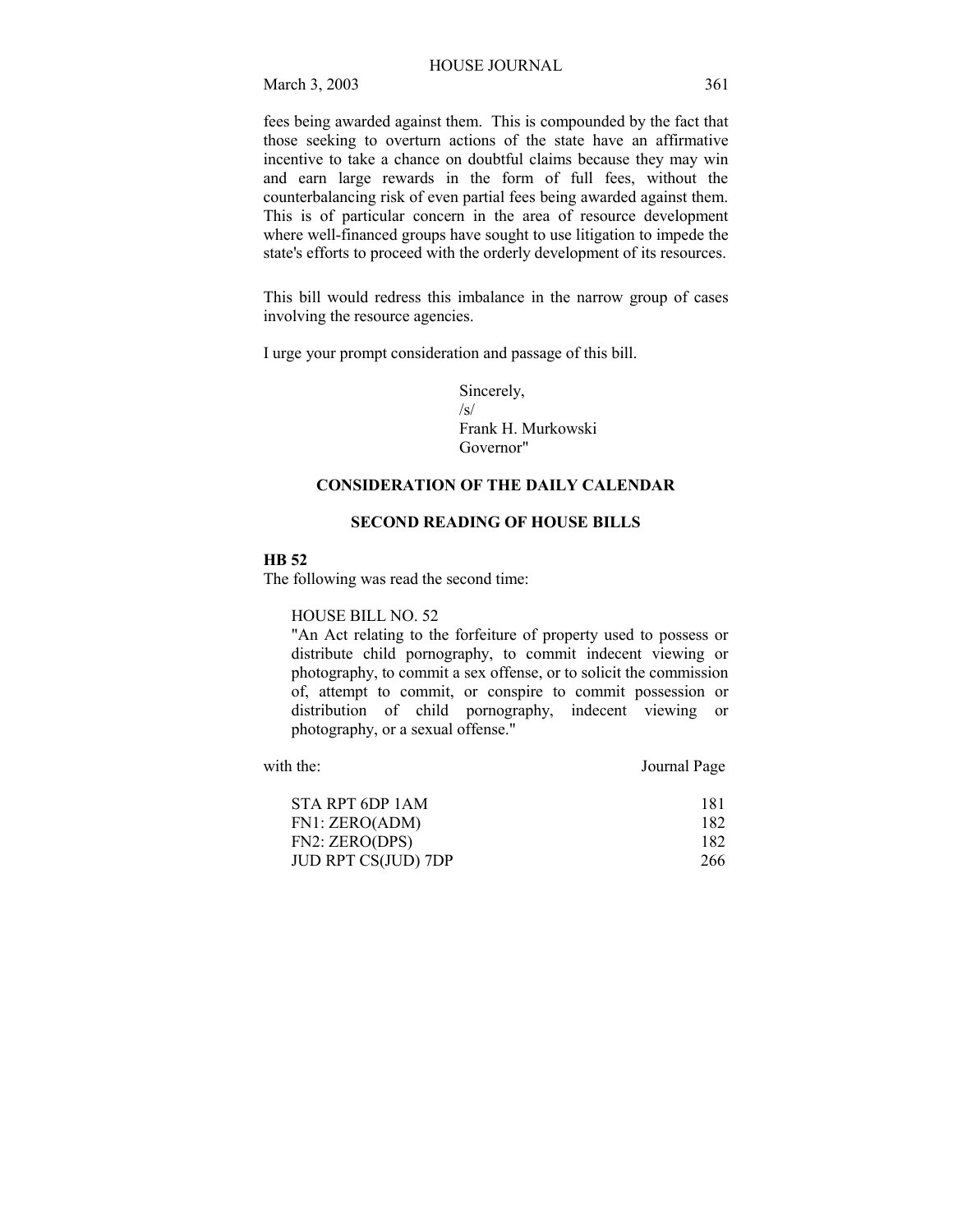| FN1: ZERO(ADM) | 267 |
|----------------|-----|
| FN2: ZERO(DPS) | 267 |

Representative Foster moved and asked unanimous consent that the following committee substitute be adopted in lieu of the original bill:

CS FOR HOUSE BILL NO. 52(JUD) (same title)

There being no objection, it was so ordered.

The Speaker stated that, without objection, CSHB 52(JUD) would be held in second reading to the March 5, 2003, calendar.

### **HB 74**

The following was read the second time:

HOUSE BILL NO. 74 "An Act extending the termination date of the Board of Nursing."

with the: Journal Page

| L&C RPT 6DP 1AM      | 183 |
|----------------------|-----|
| FN1: (CED)           | 183 |
| FIN RPT CS(FIN) 10DP | 334 |
| FN2: (CED)           | 335 |

Representative Foster moved and asked unanimous consent that the following committee substitute be adopted in lieu of the original bill:

CS FOR HOUSE BILL NO. 74(FIN) (same title)

There being no objection, it was so ordered.

Representative Foster moved and asked unanimous consent that CSHB 74(FIN) be considered engrossed, advanced to third reading, and placed on final passage. There being no objection, it was so ordered.

CSHB 74(FIN) was read the third time.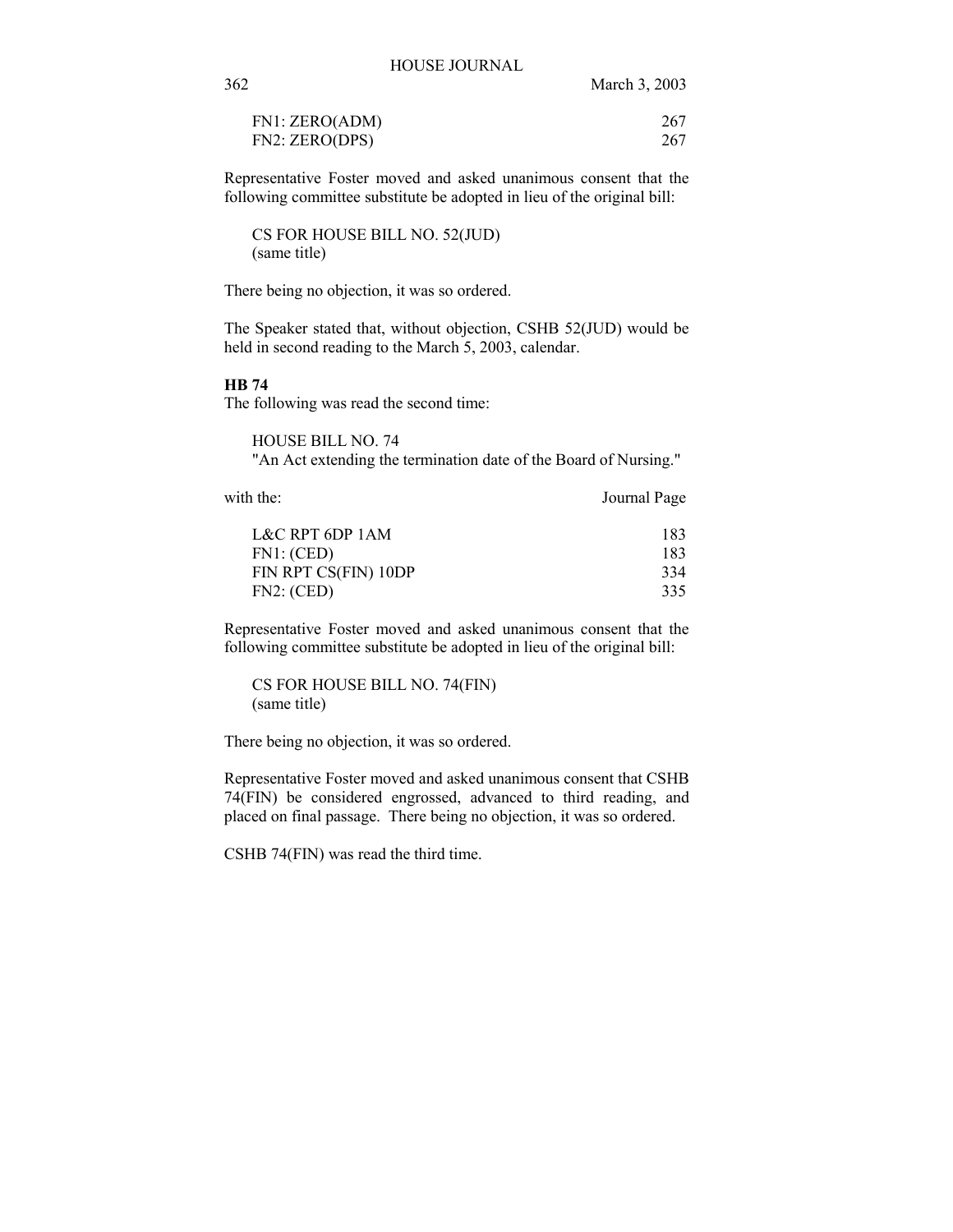The question being: "Shall CSHB 74(FIN) pass the House?" The roll was taken with the following result:

## CSHB 74(FIN) Third Reading

Final Passage

## **YEAS: 31 NAYS: 0 EXCUSED: 8 ABSENT: 0 VACANT: 1**

Yeas: Anderson, Berkowitz, Chenault, Cissna, Crawford, Croft, Dahlstrom, Fate, Foster, Gara, Gatto, Gruenberg, Guttenberg, Harris, Hawker, Heinze, Joule, Kapsner, Kott, Lynn, Masek, Meyer, Morgan, Moses, Rokeberg, Samuels, Seaton, Stoltze, Weyhrauch, Williams, Wilson

Excused: Coghill, Holm, Kerttula, Kohring, Kookesh, McGuire, Whitaker, Wolf

And so, CSHB 74(FIN) passed the House.

Representative Gruenberg later gave notice of reconsideration of the vote on CSHB 74(FIN), and the reconsideration was taken up then.

### **HB 82**

The following was read the second time:

HOUSE BILL NO. 82

"An Act making certain activities related to commercial electronic mail unlawful as unfair methods of competition or unfair or deceptive acts or practices under the Act enumerating unfair trade practices and consumer protections."

with the: Journal Page

| L&C RPT CS(L&C) NT 7DP | 212 |
|------------------------|-----|
| FN1: ZERO(LAW)         | 213 |
| JUD RPT CS(L&C) NT 6DP | 300 |
| FN2: ZERO(LAW)         | 301 |
| FN3: ZERO(DPS)         | 301 |

Representative Foster moved and asked unanimous consent that the following committee substitute be adopted in lieu of the original bill: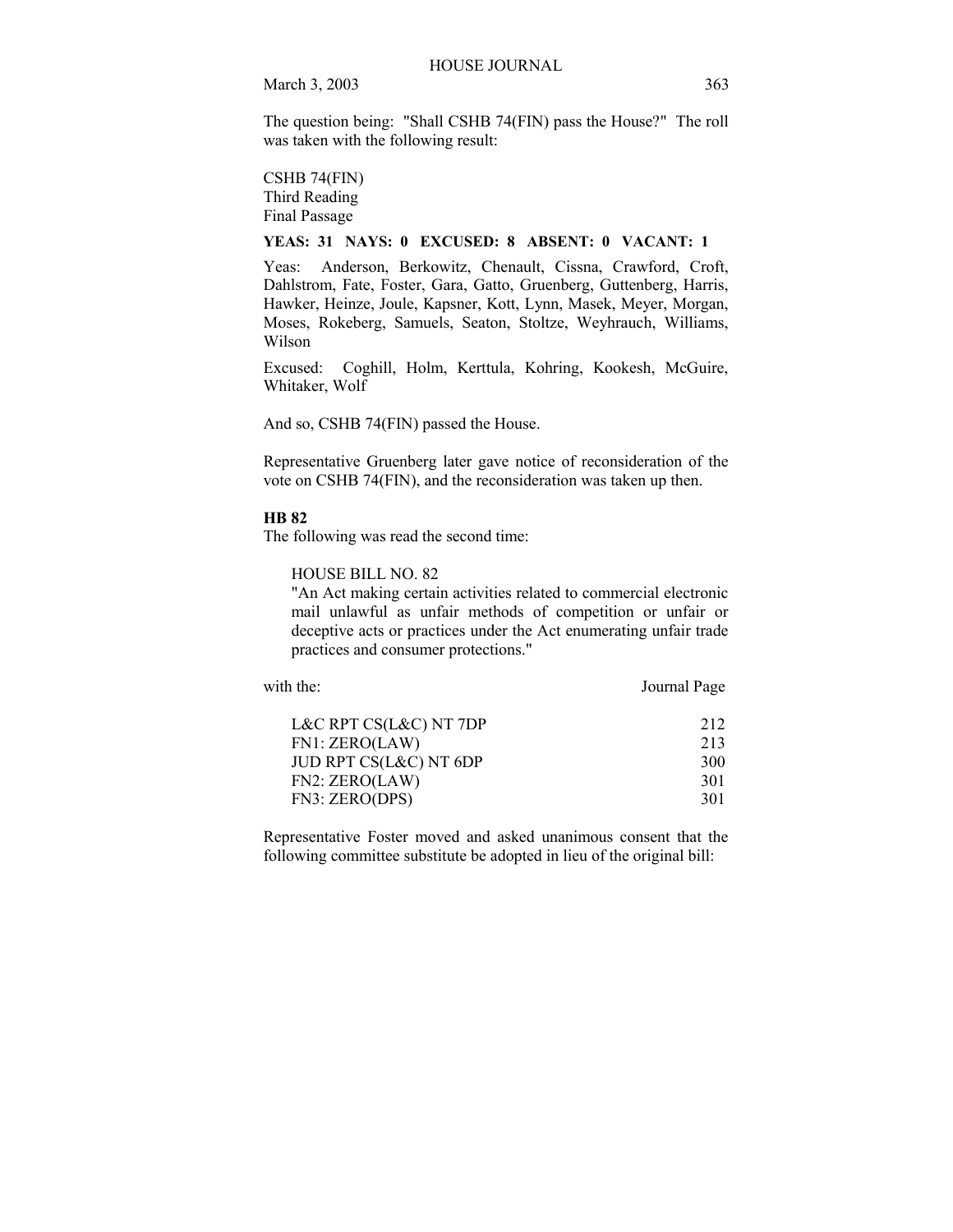CS FOR HOUSE BILL NO. 82(L&C)

"An Act making certain activity related to commercial electronic mail unlawful and an unfair method of competition or an unfair or deceptive act or practice under the Act enumerating unfair trade practices and consumer protections."

There being no objection, it was so ordered.

Representative Foster moved and asked unanimous consent that CSHB 82(L&C) be considered engrossed, advanced to third reading, and placed on final passage. There being no objection, it was so ordered.

CSHB 82(L&C) was read the third time.

The question being: "Shall CSHB 82(L&C) pass the House?" The roll was taken with the following result:

CSHB 82(L&C) Third Reading Final Passage

### **YEAS: 31 NAYS: 0 EXCUSED: 8 ABSENT: 0 VACANT: 1**

Yeas: Anderson, Berkowitz, Chenault, Cissna, Crawford, Croft, Dahlstrom, Fate, Foster, Gara, Gatto, Gruenberg, Guttenberg, Harris, Hawker, Heinze, Joule, Kapsner, Kott, Lynn, Masek, Meyer, Morgan, Moses, Rokeberg, Samuels, Seaton, Stoltze, Weyhrauch, Williams, Wilson

Excused: Coghill, Holm, Kerttula, Kohring, Kookesh, McGuire, Whitaker, Wolf

And so, CSHB 82(L&C) passed the House and was referred to the Chief Clerk for engrossment.

### **LEGISLATIVE CITATIONS**

Representative Foster moved and asked unanimous consent that the House approve the citations on the calendar. There being no objection, the following citations were approved and sent to enrolling: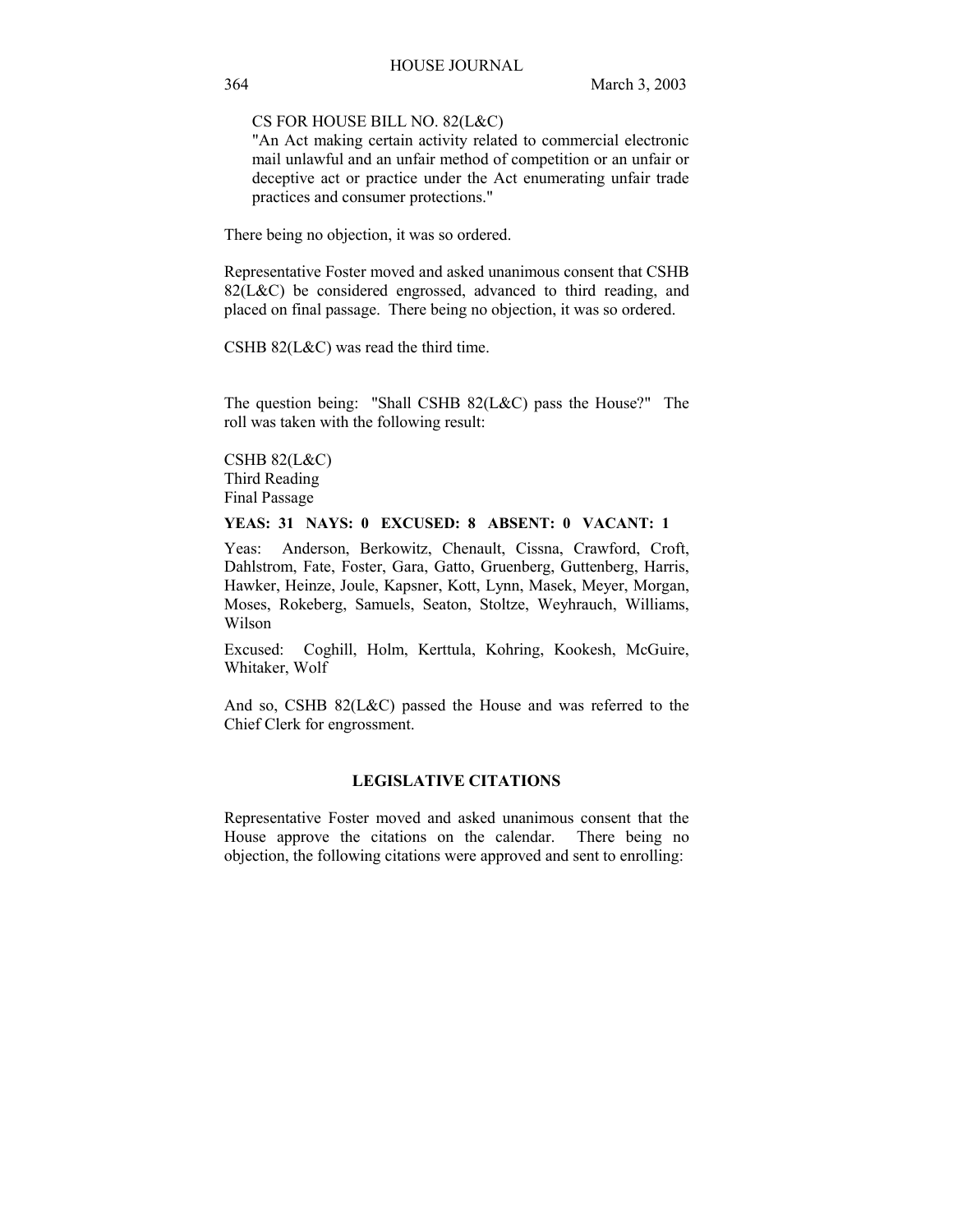Honoring - Jon Misewicz, Eagle Scout

By Representatives Coghill, Kott, Anderson, Berkowitz, Cissna, Crawford, Croft, Dahlstrom, Fate, Gara, Gatto, Gruenberg, Guttenberg, Harris, Hawker, Heinze, Holm, Joule, Kapsner, Kerttula, Kohring, Masek, McGuire, Meyer, Morgan, Rokeberg, Samuels, Seaton, Stoltze, Weyhrauch, Whitaker, Williams, Wilson, Wolf

Honoring - North Star Volunteer Fire Department

By Representatives Coghill, Kott, Anderson, Berkowitz, Cissna, Crawford, Croft, Dahlstrom, Fate, Gara, Gatto, Gruenberg, Guttenberg, Harris, Hawker, Heinze, Holm, Joule, Kapsner, Kerttula, Kohring, Masek, McGuire, Meyer, Morgan, Rokeberg, Samuels, Seaton, Stoltze, Williams, Wilson, Wolf

Honoring - The UAF Men's Basketball Team, 2002 BP Top of the World Classic Champions

By Representatives Guttenberg, Kott, Anderson, Berkowitz, Cissna, Coghill, Crawford, Croft, Dahlstrom, Fate, Gara, Gatto, Gruenberg, Harris, Hawker, Heinze, Holm, Joule, Kapsner, Kerttula, Kohring, Kookesh, Masek, McGuire, Meyer, Morgan, Rokeberg, Samuels, Seaton, Stoltze, Weyhrauch, Whitaker, Williams, Wilson, Wolf

Honoring - Susan B. English Volleyball Team, 2002 Class 1-2A West Champions

By Representatives Seaton, Kott, Anderson, Berkowitz, Cissna, Coghill, Crawford, Croft, Dahlstrom, Gara, Gatto, Gruenberg, Guttenberg, Harris, Hawker, Heinze, Holm, Joule, Kapsner, Kerttula, Kohring, Masek, McGuire, Meyer, Morgan, Rokeberg, Samuels, Stoltze, Weyhrauch, Williams, Wilson, Wolf

Honoring - Francis Pete, Sr., Alaska Recipient of the Head Start Father of the Year

By Senator Olson; Representatives Foster, Kott, Anderson, Berkowitz, Cissna, Coghill, Crawford, Croft, Dahlstrom, Fate, Gara, Gatto, Gruenberg, Guttenberg, Harris, Hawker, Heinze, Holm, Joule, Kapsner, Kerttula, Kohring, Kookesh, Masek, McGuire, Meyer, Morgan, Rokeberg, Samuels, Seaton, Stoltze, Williams, Wilson, Wolf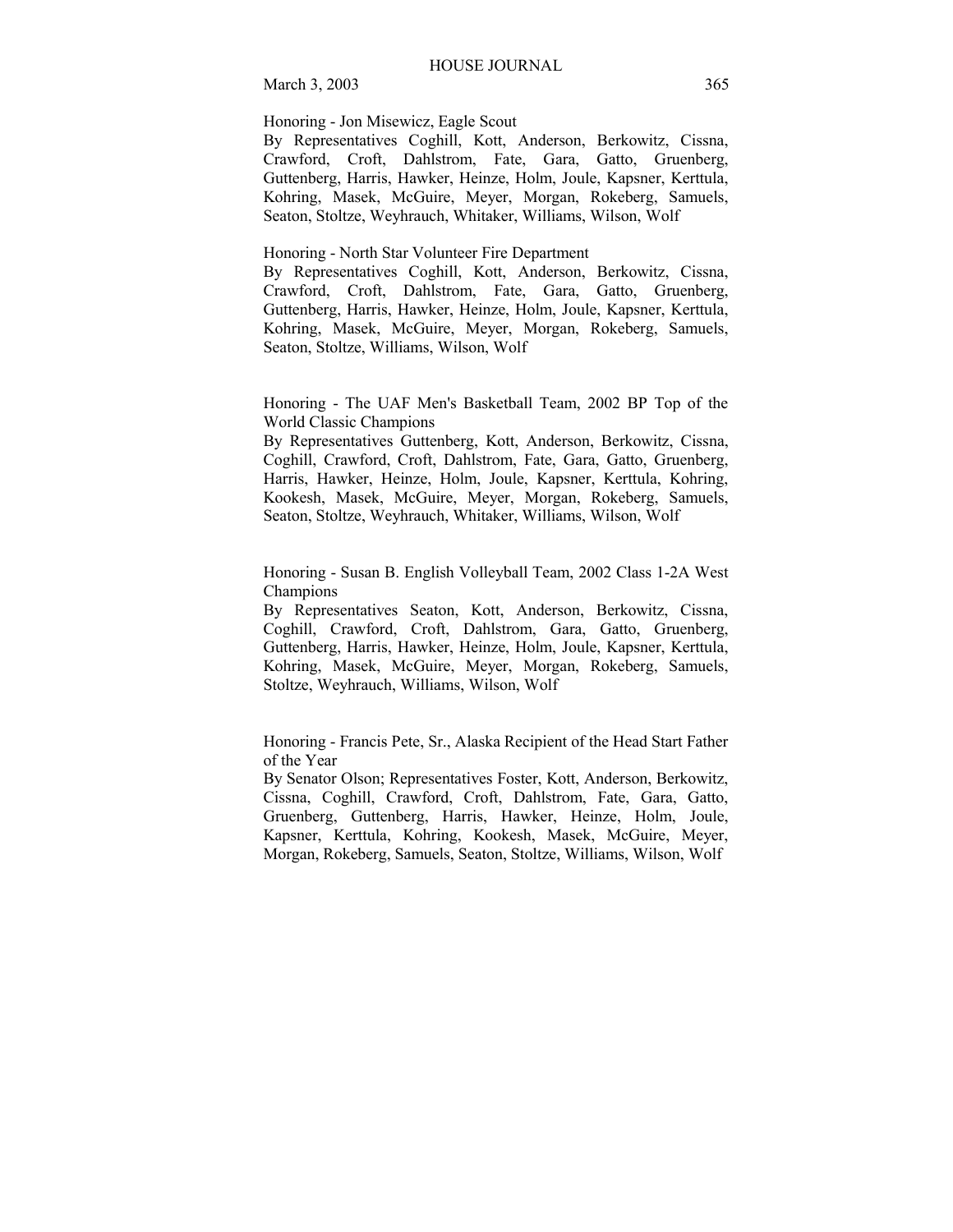### Honoring - Lisa B. Nelson

By Senators Dyson, Davis; Representatives Gara, Kott, Anderson, Berkowitz, Cissna, Coghill, Crawford, Croft, Dahlstrom, Gatto, Gruenberg, Guttenberg, Harris, Hawker, Heinze, Holm, Joule, Kapsner, Kerttula, Masek, McGuire, Meyer, Morgan, Rokeberg, Samuels, Seaton, Stoltze, Williams, Wilson, Wolf

### Honoring - Warren Wilson

By Senator Olson; Representatives Joule, Kott, Anderson, Berkowitz, Cissna, Coghill, Crawford, Croft, Dahlstrom, Gara, Gatto, Gruenberg, Guttenberg, Harris, Hawker, Heinze, Holm, Kapsner, Kerttula, Kookesh, Masek, McGuire, Meyer, Morgan, Rokeberg, Samuels, Seaton, Stoltze, Williams, Wilson, Wolf

#### Honoring - Rafael S. Castanos

By Senator Taylor; Representatives Weyhrauch, Wilson, Kott, Anderson, Berkowitz, Cissna, Coghill, Crawford, Croft, Dahlstrom, Gara, Gatto, Gruenberg, Guttenberg, Harris, Hawker, Heinze, Holm, Joule, Kapsner, Kerttula, Masek, McGuire, Meyer, Morgan, Rokeberg, Samuels, Seaton, Stoltze, Williams, Wolf

### In Memoriam - William Robert Keys

By Representatives Coghill, Kott, Anderson, Berkowitz, Cissna, Crawford, Croft, Dahlstrom, Fate, Foster, Gara, Gatto, Gruenberg, Guttenberg, Harris, Hawker, Heinze, Holm, Joule, Kapsner, Kerttula, Masek, McGuire, Meyer, Morgan, Rokeberg, Samuels, Seaton, Stoltze, Williams, Wilson, Wolf

In Memoriam - Celebrating the Life of Alaskan Artist, Fred Machetanz

By Representatives Kohring, Gatto, Masek, Stoltze, Harris, Dahlstrom, Kott, Anderson, Berkowitz, Cissna, Coghill, Crawford, Croft, Fate, Foster, Gara, Gatto, Gruenberg, Guttenberg, Hawker, Heinze, Holm, Joule, Kapsner, Kerttula, McGuire, Meyer, Morgan, Rokeberg, Samuels, Seaton, Weyhrauch, Williams, Whitaker, Wilson, Wolf; Senators Ogan, Green, Therriault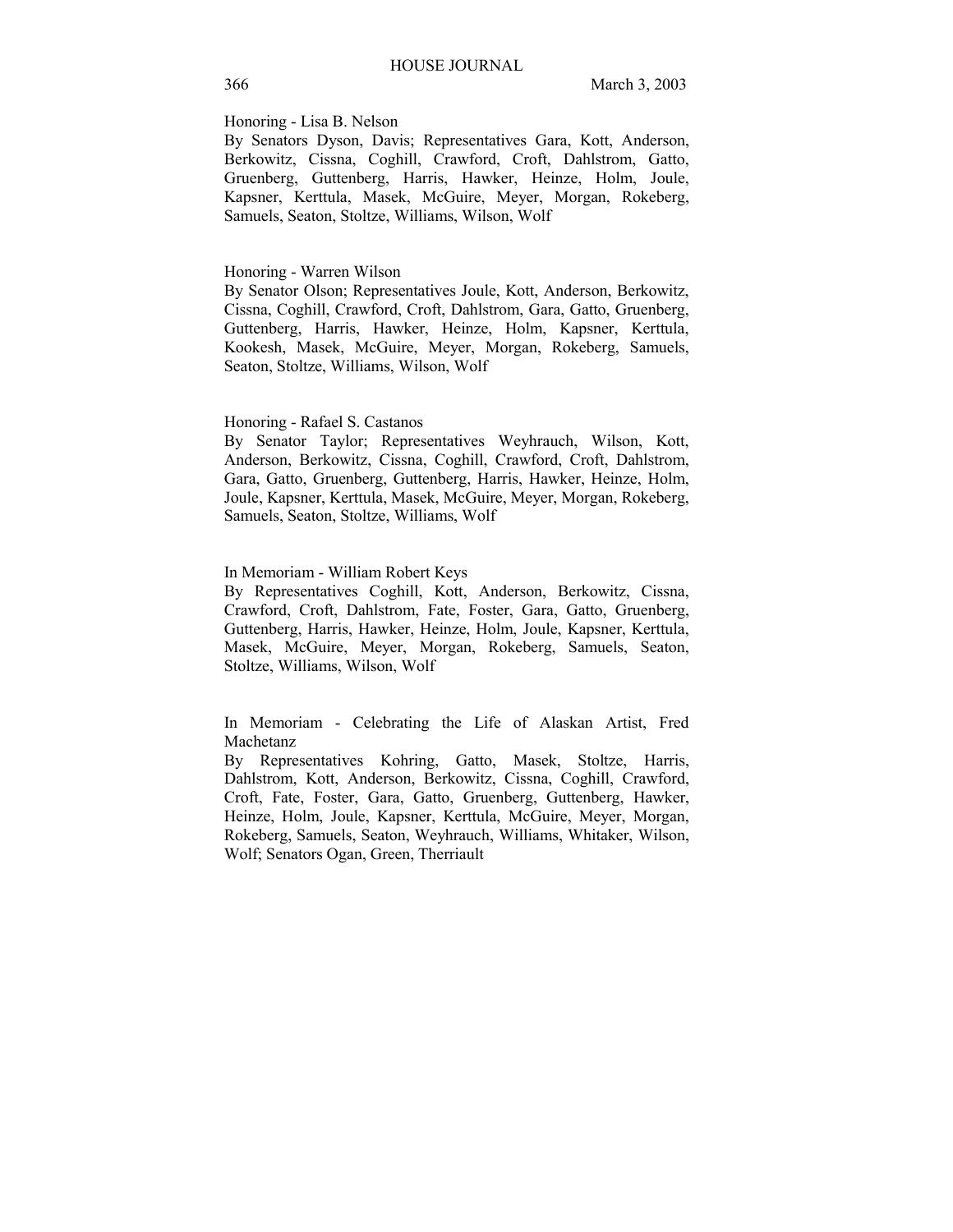In Memoriam - Leo Franklin Rhode

By Representatives Seaton, Kott, Anderson, Berkowitz, Cissna, Coghill, Crawford, Croft, Dahlstrom, Foster, Gara, Gatto, Gruenberg, Guttenberg, Harris, Hawker, Heinze, Holm, Joule, Kapsner, Kerttula, Masek, McGuire, Meyer, Morgan, Rokeberg, Samuels, Stoltze, Williams, Wilson, Wolf

In Memoriam - Billy Joe Smart

By Senator Taylor; Representatives Kott, Anderson, Berkowitz, Cissna, Coghill, Crawford, Croft, Dahlstrom, Foster, Gara, Gatto, Gruenberg, Guttenberg, Harris, Hawker, Heinze, Holm, Joule, Kapsner, Kerttula, Masek, McGuire, Meyer, Morgan, Rokeberg, Samuels, Seaton, Stoltze, Williams, Wilson, Wolf

### **UNFINISHED BUSINESS**

### **HB 118**

The Speaker added a Finance Committee referral to follow the Resources Committee referral for the following:

## HOUSE BILL NO. 118

"An Act relating to the transportation and sale of certain commercially caught fish by an agent of a commercial fishing permit holder and to the sale of fish; and providing for an effective date."

HB 118 is in the Resources Committee.

#### **HB 23**

The Speaker added a Finance Committee referral for the following:

HOUSE BILL NO. 23

"An Act relating to court-ordered restitution and compensation following a criminal conviction."

HB 23 was removed from the Rules Committee and referred to the Finance Committee.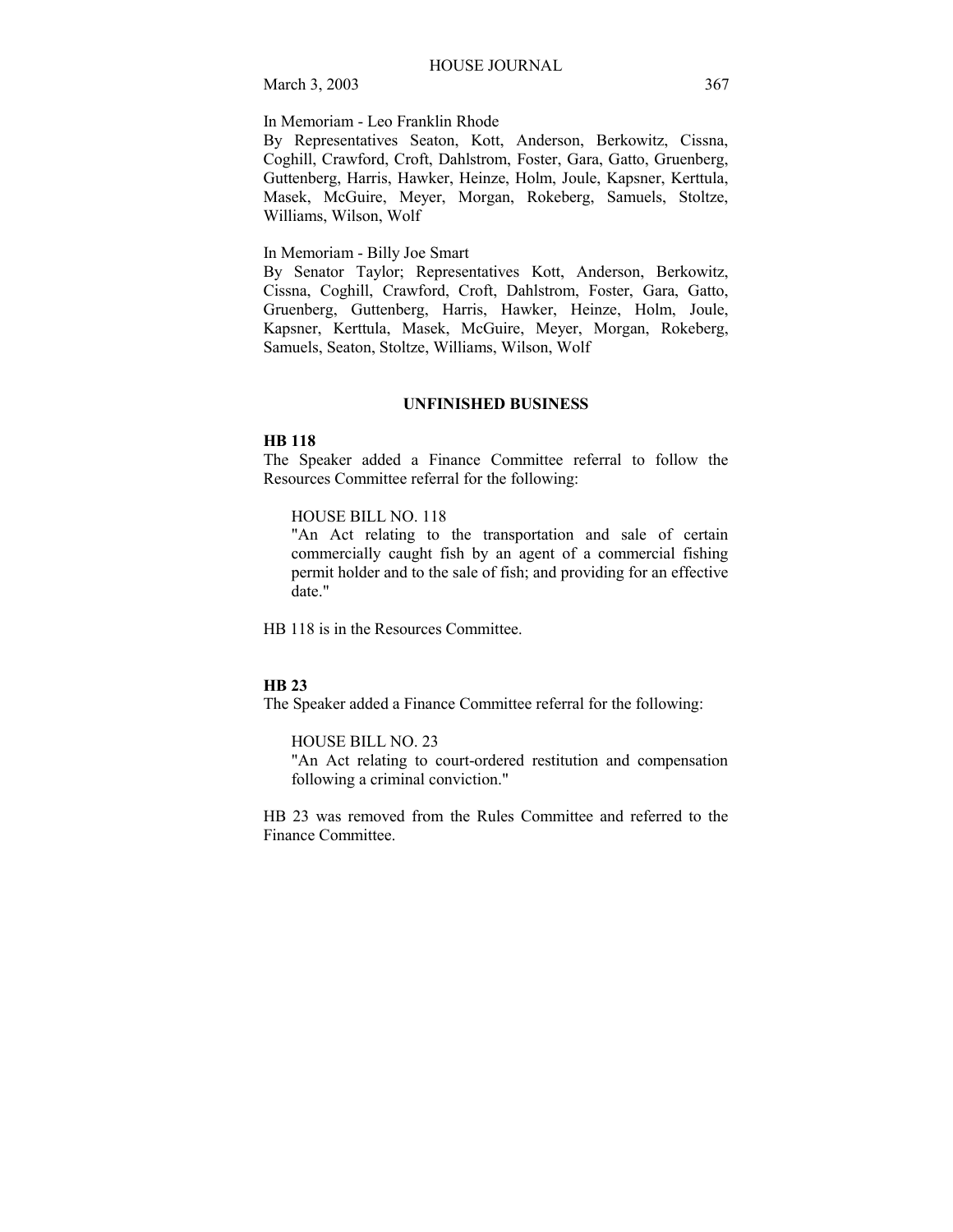## **RECONSIDERATION**

#### **HB 74**

Representative Gruenberg gave notice of reconsideration of the vote on CSHB 74(FIN) (page 363).

Representative Gruenberg moved and asked unanimous consent that the reconsideration of CSHB 74(FIN) be taken up on the same day. There being no objection, it was so ordered.

The following was again before the House in third reading:

CS FOR HOUSE BILL NO. 74(FIN) "An Act extending the termination date of the Board of Nursing."

Representative Gruenberg moved and asked unanimous consent that CSHB 74(FIN) be returned to second reading for the specific purpose of considering Amendment No. 1. There being no objection, it was so ordered.

Amendment No. 1 was offered by Representatives Gruenberg, Dahlstrom, and Wilson:

Page 1, line 1, following "**Nursing**" (title amendment): Insert "**; and providing for an effective date**"

Page 1, following line 4:

Insert a new bill section to read:

 "**\* Sec. 2**. This Act takes effect immediately under AS 01.10.070(c)."

Representative Gruenberg moved and asked unanimous consent that Amendment No. 1 be adopted. There being no objection, it was so ordered.

The following was again before the House in third reading:

CS FOR HOUSE BILL NO. 74(FIN)(efd add) "An Act extending the termination date of the Board of Nursing; and providing for an effective date."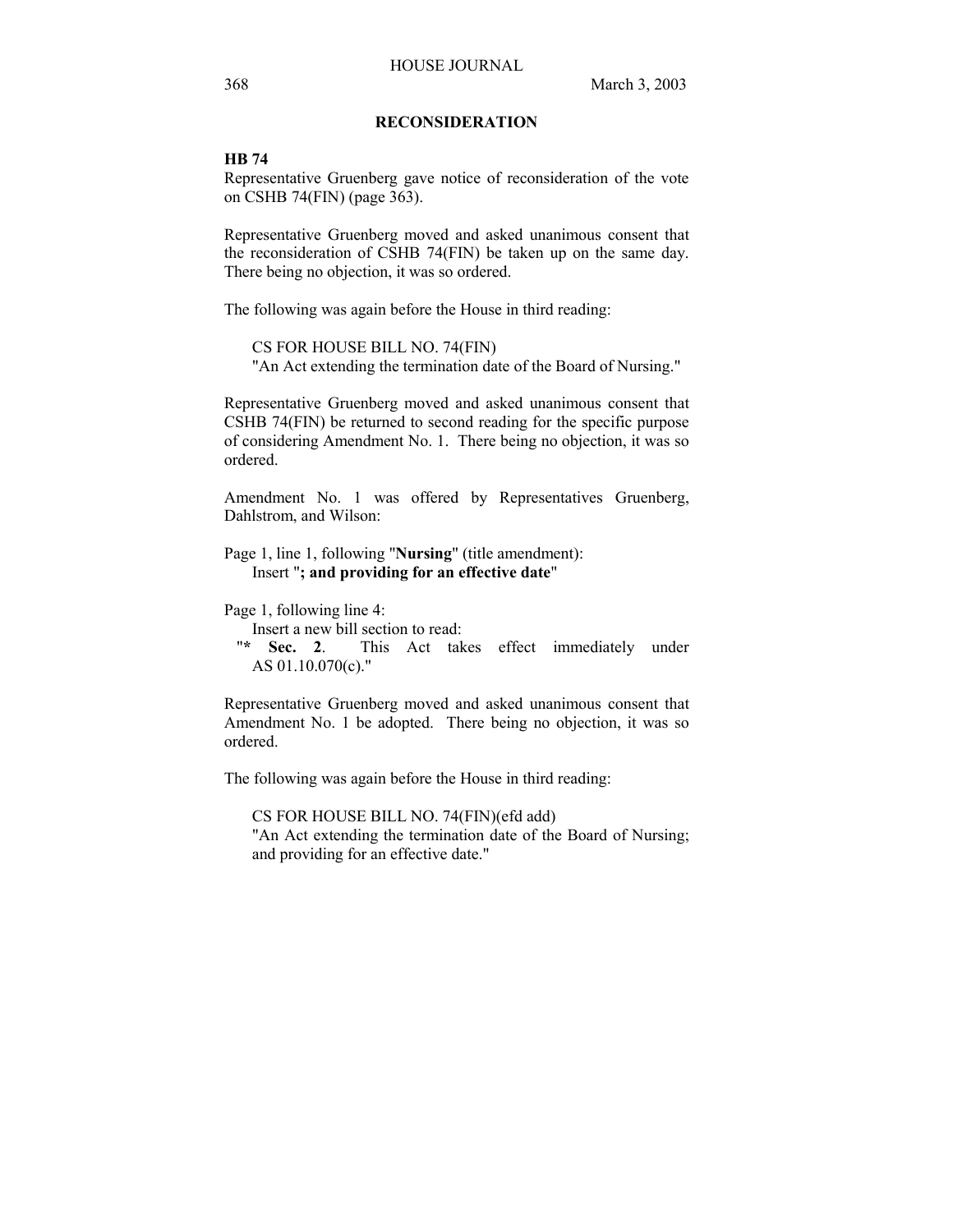The question to be reconsidered: "Shall CSHB 74(FIN)(efd add) pass the House?" The roll was taken with the following result:

CSHB 74(FIN)(efd add)--RECONSIDERATION Third Reading Final Passage

### **YEAS: 30 NAYS: 0 EXCUSED: 8 ABSENT: 1 VACANT: 1**

Yeas: Anderson, Berkowitz, Chenault, Cissna, Crawford, Croft, Dahlstrom, Fate, Foster, Gara, Gatto, Gruenberg, Guttenberg, Harris, Hawker, Heinze, Joule, Kott, Lynn, Masek, Meyer, Morgan, Moses, Rokeberg, Samuels, Seaton, Stoltze, Weyhrauch, Williams, Wilson

Excused: Coghill, Holm, Kerttula, Kohring, Kookesh, McGuire, Whitaker, Wolf

Absent: Kapsner

And so, CSHB 74(FIN)(efd add) passed the House on reconsideration.

Representative Berkowitz moved and asked unanimous consent that the roll call on the passage of the bill be considered the roll call on the effective date clause. There being no objection, it was so ordered.

CSHB 74(FIN)(efd add) was referred to the Chief Clerk for engrossment.

### **UNFINISHED BUSINESS**

#### **HB 23**

Representative Lynn added his name as cosponsor to:

#### HOUSE BILL NO. 23

"An Act relating to court-ordered restitution and compensation following a criminal conviction."

## **HB 52**

Representatives Samuels and Hawker added their names as cosponsors to: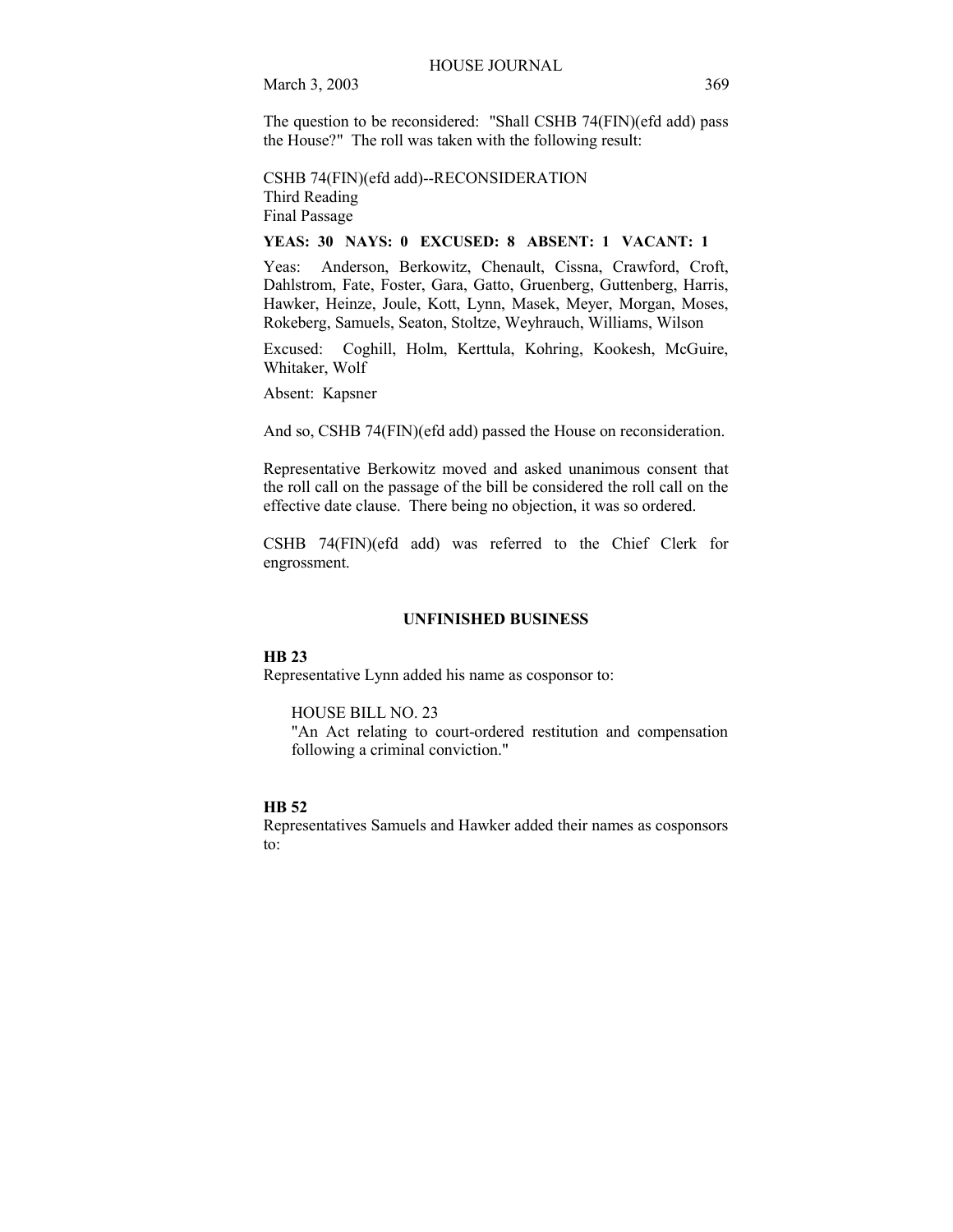## CS FOR HOUSE BILL NO. 52(JUD)

"An Act relating to the forfeiture of property used to possess or distribute child pornography, to commit indecent viewing or photography, to commit a sex offense, or to solicit the commission of, attempt to commit, or conspire to commit possession or distribution of child pornography, indecent viewing or photography, or a sexual offense."

### **HB 74**

Representatives Heinze and Cissna added their names as cosponsors to:

CS FOR HOUSE BILL NO. 74(FIN)(efd add)

"An Act extending the termination date of the Board of Nursing; and providing for an effective date."

### **HB 82**

Representatives Hawker and Gara added their names as cosponsors to:

CS FOR HOUSE BILL NO. 82(L&C)

"An Act making certain activity related to commercial electronic mail unlawful and an unfair method of competition or an unfair or deceptive act or practice under the Act enumerating unfair trade practices and consumer protections."

## **HB 115**

Representative Dahlstrom added her name as cosponsor to:

HOUSE BILL NO. 115

"An Act extending the termination date of the Alaska Minerals Commission."

## **HB 128**

Representative Chenault added his name as cosponsor to:

HOUSE BILL NO. 128

"An Act relating to strikes by employees of a municipal school district, a regional educational attendance area, or a state boarding school, and requiring notice of at least 72 hours of a strike by those employees."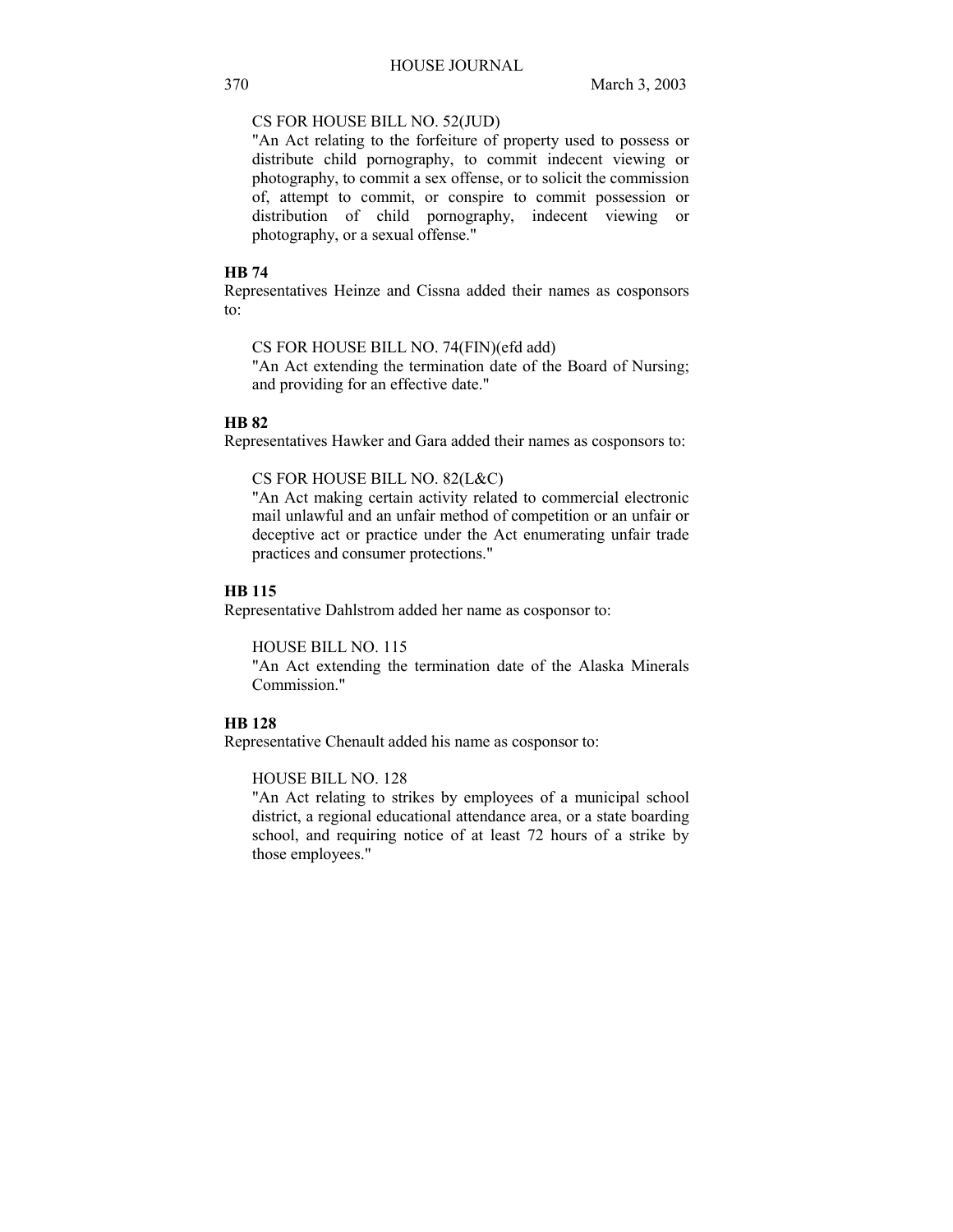## **ENGROSSMENT**

## **HB 74**

CSHB 74(FIN)(efd add) was engrossed, signed by the Speaker and Chief Clerk and transmitted to the Senate for consideration.

### **HB 82**

CSHB 82(L&C) was engrossed, signed by the Speaker and Chief Clerk and transmitted to the Senate for consideration.

## **ANNOUNCEMENTS**

House committee schedules are published daily under separate cover.

The following meeting today has been changed as indicated:

Judiciary Committee CANCELED: 1:00 p.m., 3/3

## **ADJOURNMENT**

Representative Foster moved and asked unanimous consent that the House adjourn until 11:45 a.m., March 4, 2003, for a joint session. There being no objection, the House adjourned at 12:09 p.m.

> Suzi Lowell Chief Clerk